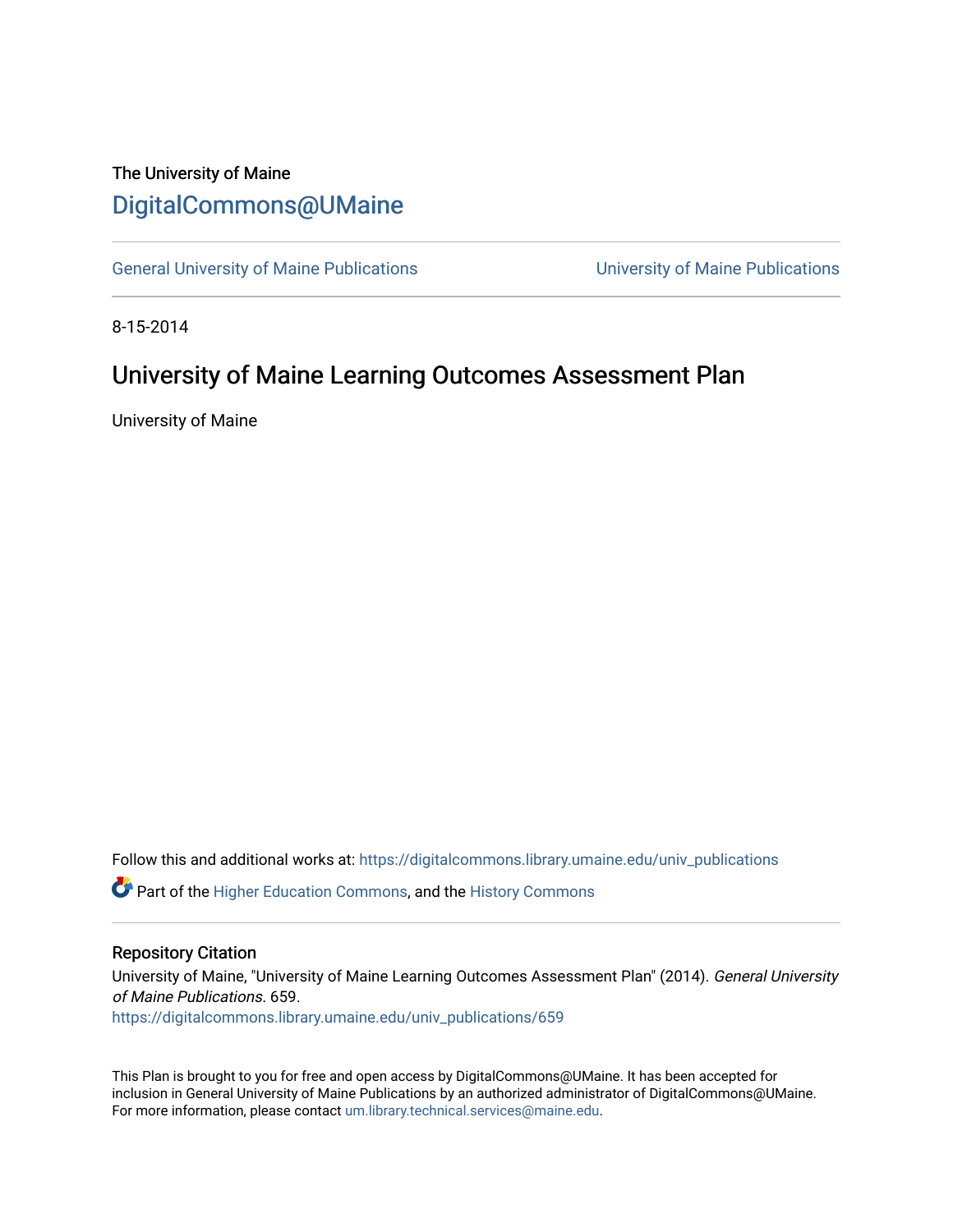#### *UMaine student learning outcomes assessment plan: Approved by Provost Hecker 06/30/2014*

#### *Last updated: 8/15/2014*

#### *The purpose of assessment is to improve student learning.*

UMaine's planned design for a comprehensive and meaningful system of learning assessment reflects the complexity of learning outcomes to be measured. Reporting to the Associate Provost, and with the guidance of Assessment Advisory Board, the Director of Assessment will coordinate program-level and General Education outcomes-assessment for the purpose of improving student learning. UMaine's approach to assessment supports faculty who serve at the center of the process to determine the most appropriate data-based methods for their academic programs. UMaine will use multiple sources of faculty-determined evidence including program level measures, course-embedded assessments, and other faculty-selected approaches to document the progress and achievements of our students.

#### *Core values for assessment at UMaine:*

- Assessment is important at the undergraduate and graduate levels.
- Learning outcomes are created and endorsed by faculty and are reflections of what students know and can do.
- Student learning outcomes are measurable and reflect specific demonstrated skills that help us improve *what and how we teach* and *how programs can best serve the needs of students.*
- Data are collected through course-embedded and other routinely used measures given at key points during students' academic careers to serve the purpose of improving future student and program outcomes.
- Student engagement in campus and community experiences is a critical aspect of the UMaine experience and the impact of these experiences can be measured.
- The experiences of students after they graduate is a valuable source of information that can be used to inform curriculum and instruction.

#### *Mission and responsibilities of the Director of Assessment (DA):*

- There is a regular, reasonable, equitable, and transparent process for reporting student assessment data.
- Faculty, staff, and students will have access to a variety of high-quality online assessment resources to help them complete their work.
- Faculty, staff, and students will have access to high-quality professional development provided by their peers and assessment experts on assessment design, implementation, review, and usage.
- Faculty will have direct assistance from the DA to provide feedback, guide development, and offer suggestions about program assessment.

#### *Proposed Assessment Policies for UMaine:*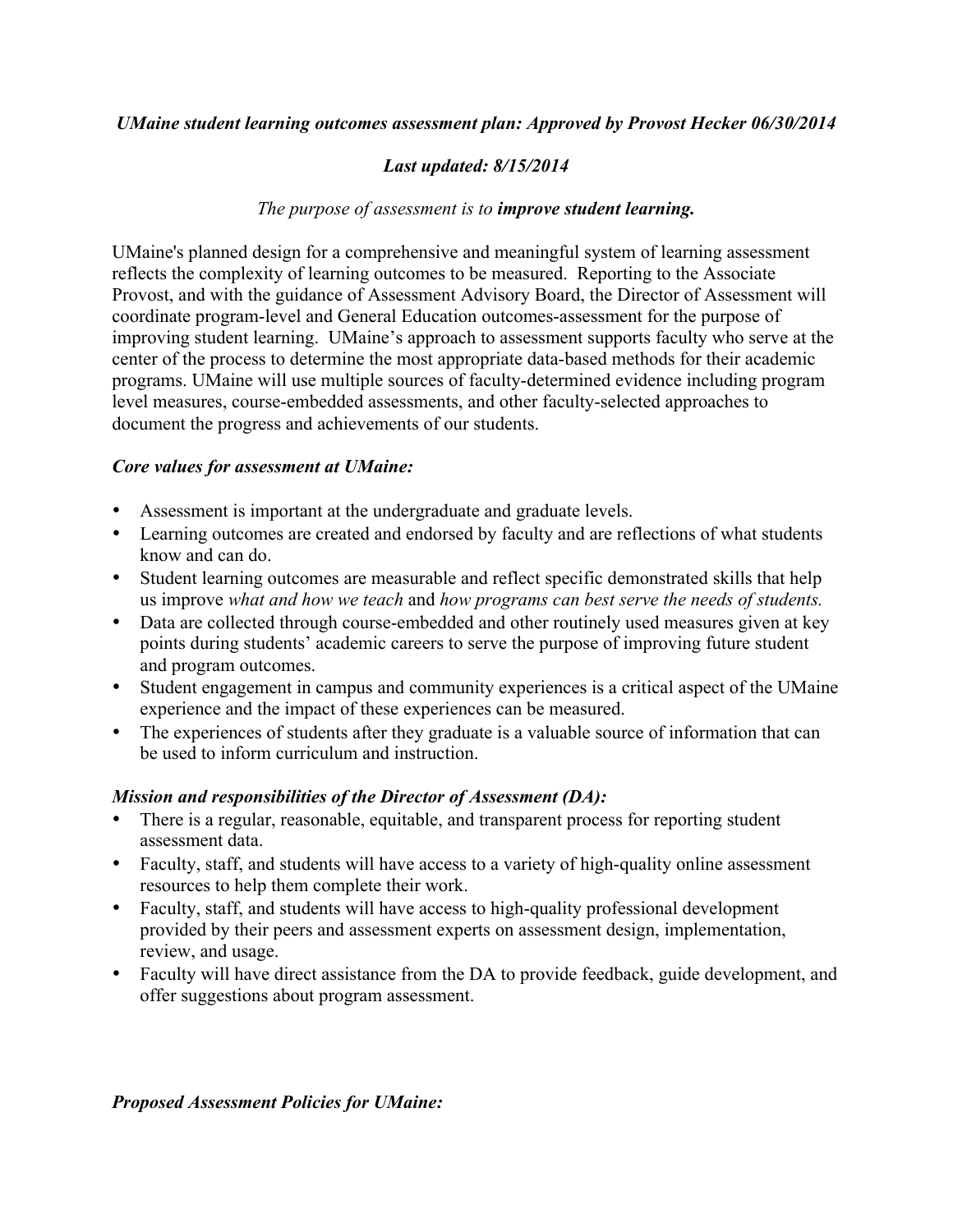1. *Academic Program Review and Reporting:* All undergraduate, professional, and graduate academic programs at UMaine will be actively engaged in student learning outcomes assessment as evidenced by, but not limited to:

- a) Published student-learning-outcomes that are clear statements of what students are expected to know and be able to demonstrate at the completion of the academic program. These student learning outcomes and community engaged objectives will be published on the program's website via a link to the website for the UMaine DA. Student-learning-outcomes and community engaged efforts will be periodically reviewed by the faculty in the respective academic programs for ongoing relevance.
- b) A plan of student learning outcomes assessment that is endorsed by the program's faculty. Plans should include a regular cycle for collecting and analyzing assessment data, for discussing curricular and programmatic changes, for implementing interventions, and for re-assessing the impact of implemented changes. Assessment plans will be published on program's website via a link to the DA website.
- c) Reports of student learning outcomes assessment that are provided to DA using staggered cycles of no more than 3 years. Cycles for accredited programs will be adjusted to decrease redundancy of effort (See proposed reporting cycle in Appendix A).
	- a. Units report on a three year cycle at the program/department level using a set of self-study rubrics (any updates will still be reported as part of the college annual reporting process). Full reports will include:
		- i. the specific learning outcomes examined during the current review cycle
		- ii. the specific data/evidence used (beyond course grades) to determine that students have achieved outcomes
		- iii. the evaluation process used to examine evidence of student learning. Specifically, the procedures and tools used, stated levels of performance, how the tools were scored, and how the data was compiled.
		- iv. the results of the analysis of the evaluation data including a summary of quantitative results of student learning, analysis of programmatic strengths and weaknesses, identification of assessment strengths and weaknesses, reflections and conclusions.
		- v. specific recommendations and planning for change based on assessment results including the specific changes intended, as well as a timeline for completion.

2. *DA Support and Guidance for Academic Programs*: Guidelines for preparation of outcomes assessment plans and reports will be provided by DA with the assistance and approval of the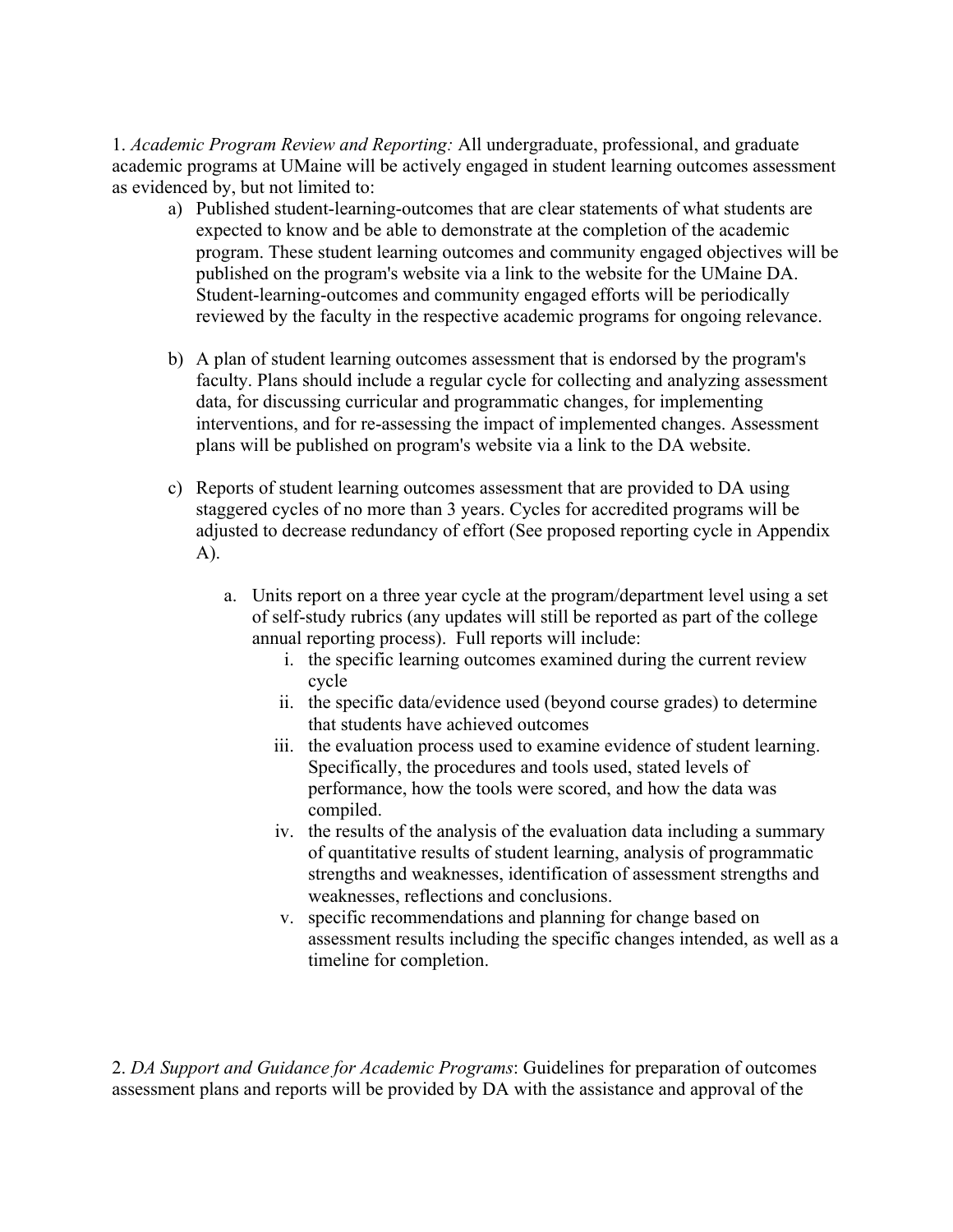Assessment Advisory Board (AAB). DA will be available to offer advice on the logistics of collecting assessment data, consultation on techniques to analyze results, and to provide feedback/guidance on designing curricular and programmatic changes. Rubrics for evaluating the plans and reports will be generated by DA and posted on its website.

3. *Review and Approval of Plans and Reports:* Evaluation of student learning outcomes assessment plans and reports will be made by DA and presented to AAB for required approval. Programs will be notified directly of the results of the evaluation and whether modification is needed. Reports will be published on the DA website. In an annual report to the Faculty Senate, AAB will provide commendations for outstanding examples of student learning outcomes assessment as well as a general summary on outcomes assessment.

4. *University-Wide Student Learning Outcomes Assessment*: The DA will work with other university offices to collect, maintain, analyze, and distribute student learning outcomes assessment findings, derived from a variety of local and national sources. DA will identify patterns of student performance to inform ongoing program and institutional improvement. Assessment of General Education outcomes will follow a similar approach to implementation and reporting, and will be addressed in a future implementation plan.

5. *Service Learning and Community Engagement:* The DA will work with key campus and community partners to identify and implement appropriate outcome measures for internships, service learning courses, volunteer opportunities, and other experiential learning activities.